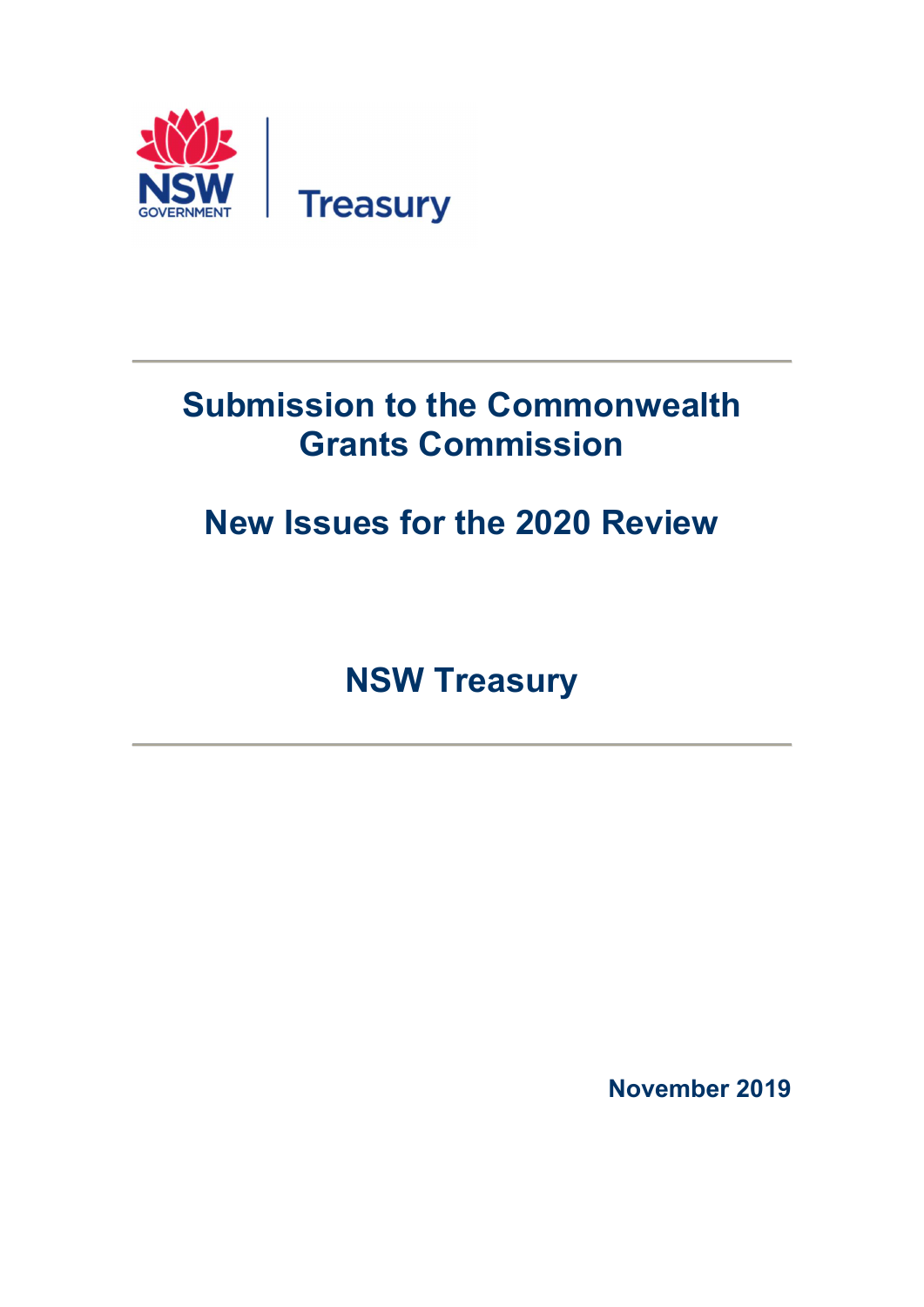### **Introduction**

The Commonwealth Grants Commission (CGC) has circulated the 'New Issues for the 2020 Review – Staff Discussion Paper – CGC 2019-01-S' (Discussion Paper) setting out new issues that the CGC considers relevant to the 2020 Review.

NSW Treasury thanks the CGC for the opportunity to provide input on its proposed approach to issues identified.

Two issues were identified in the Discussion Paper:

- Welfare assessment treatment of the National Disability Specific Purpose payment (NDSPP) following full transition to the National Disability Insurance Scheme (NDIS), and
- treatment of new Commonwealth Payments.

This submission to the Discussion Paper sets out the views of NSW Treasury and not the NSW Government.

#### Welfare assessment – treatment of National Disability SPP

The CGC proposes to assess the NDSPP as having no effect on the GST distribution from 2020-21 (the application year of the 2020 Review) on the basis that all states will have largely completed their transition to the NDIS and the NDSPP will cease NSW Treasury agrees this approach will ensure consistent treatment of the payment and associated expenses.

This approach was foreshadowed by the CGC in the 2015 Review.

NSW Treasury notes the NDSPP will drop out of the assessment window in the 2024 Update with the final payment being made to Western Australia in 2019-20 (in accordance with the Commonwealth 2019-20.

NSW Treasury requests the CGC monitor this transition in following Updates to ensure that transition across all states occurs as expected.

### Treatment of Commonwealth payments commencing in 2018-19

NSW Treasury notes the proposed treatment of Commonwealth payments commencing in 2018-19 as outlined in Attachment A - Table A-1.

The CGC's proposed 'No impact' treatment of the following agreements is supported:

- Fussell House accommodation
- Health Innovation Fund
- National Regulatory System for Community Housing
- Western Sydney City Deal (Payments to Local Governments)